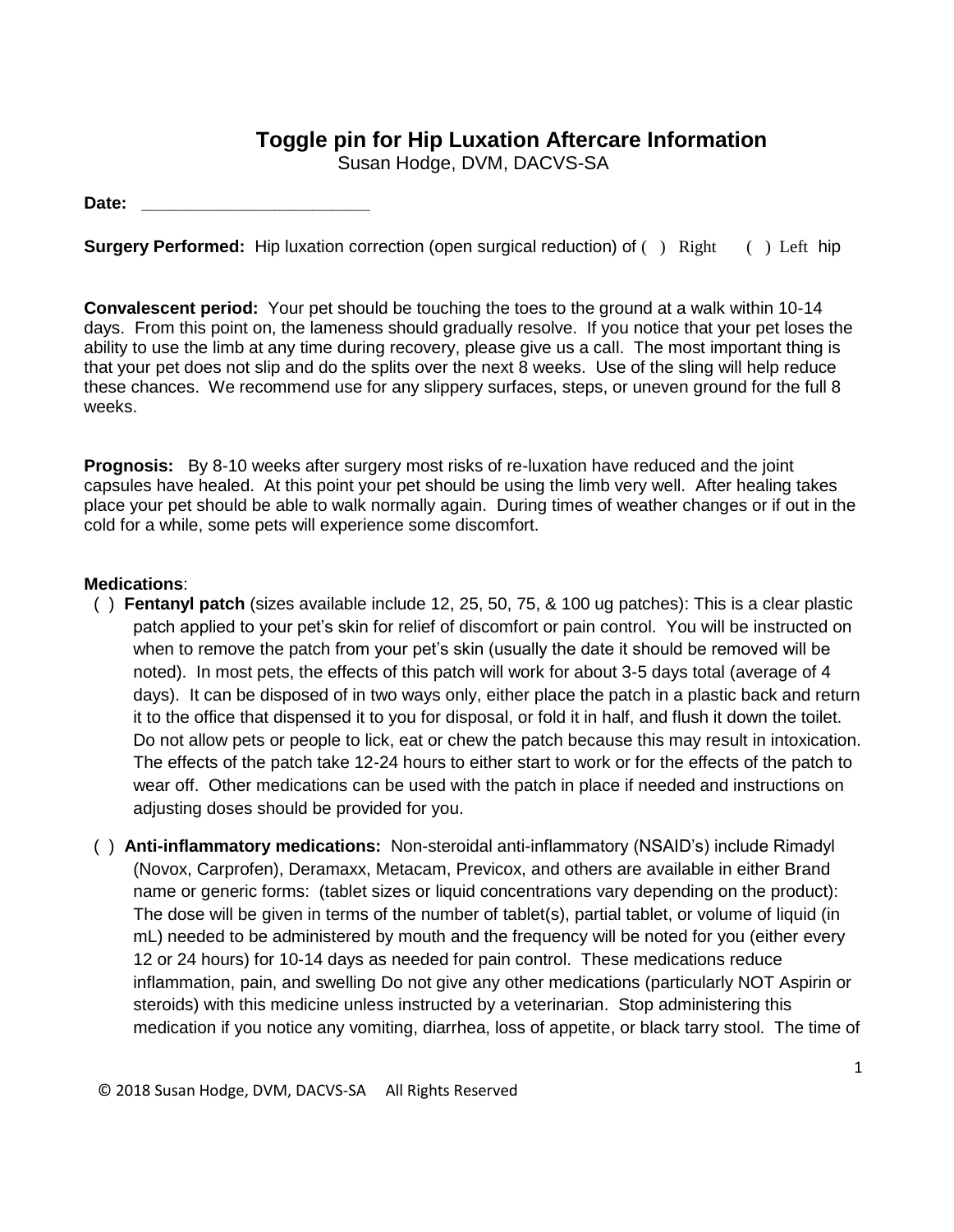the next dose that this medication is due will be noted on your discharge instructions ( am/pm). Some doctors prefer that this medication is not started until your pet leaves the hospital and is eating more normally.

- ( ) Pain relieving medications**: Tramadol 50 mg**: The dose will be given in terms of the number of tablet(s) or partial tablet needed to be administered by mouth and the frequency will be noted for you (either every 8, or 12 hours) for 10-14 days as needed for pain control. This medication is an opioid and may cause sedation, mild constipation, or a decreased appetite. These side effects are related to the dose of the medication. Please call your doctor if you have concerns about any side effects. If a Fentanyl patch has been applied to your pet, this medication may not be needed until the patch has been removed, however it can be started with the Fentanyl patch at half the recommended dose (unless already at  $\frac{1}{4}$  tablet dose) if needed. Please call if you have additional questions or concerns.
	- ( ) The first doses are due about 8-12 hours after removal of the Fentanyl patch

OR () The time of the next dose that this medication is due will be noted on your discharge instructions (  $am/m$ ).

- ( ) **Other: Antibiotics** may be administered if needed, depending on the case. The dose will be given in terms of the number of tablet(s)/capsule(s) needed to be administered by mouth and the frequency will be noted for you (either every 12 or 24 hours) for the appropriate number of days. Antibiotics would be used to prevent infection or treat contamination noted at the time of surgery. Any antibiotic may cause nausea, vomiting, or diarrhea. Most side effects can be minimized by administering the medication with food. The time of the next dose that this medication is due will be noted on your discharge instructions (example am/pm).
- ( ) Other: Sedatives may be used if needed to help keep your pet quiet.

**Exercise:** Limit activity to a small room or crate for the first 8 weeks. Do not allow unrestricted jumping, climbing stairs, or roughhousing with other pets or people for 8-10 weeks. Strenuous activity can breakdown the surgical repair, preventing successful recovery.

 ( X ) Short walks are permitted on a leash only (10 minutes maximum). Do not leave your pet off the leash or unattended outside during the time of exercise restriction.

**Incision:** Please check the incision daily for redness, swelling, pain or discharge. Please call if any of these are noted. Do not allow your pet to lick the incision. If this occurs please obtain an Elizabethan collar from us, your regular veterinarian, or a pet supply store. Another option is to place bitter apple solution around the incision. Your pet should return to Dr. Hodge in about 2 weeks to check the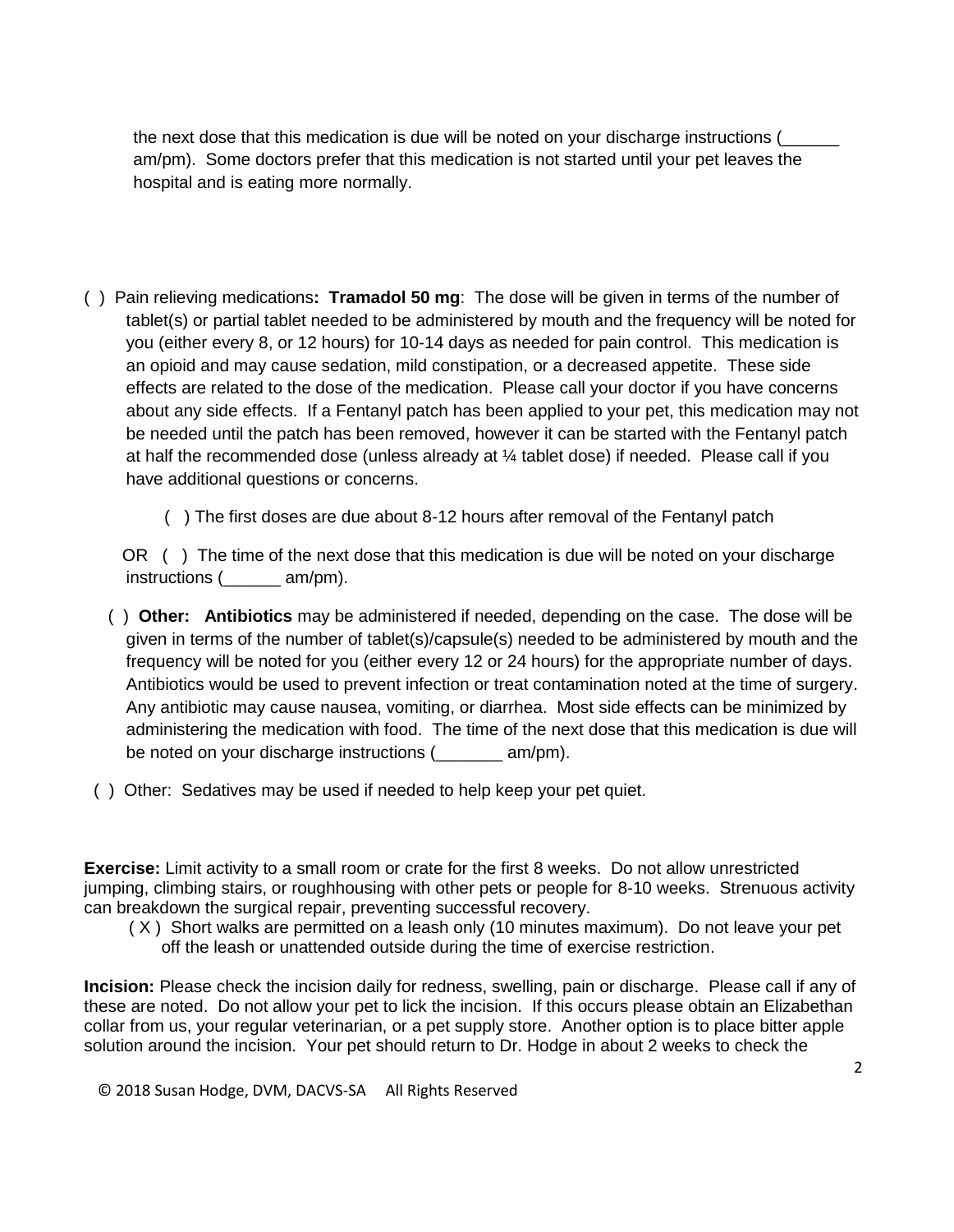incision. The small band-aid pad can be removed in 1-2 days or sooner if it falls off. It is intended to keep the incision clean while in the hospital.

- ( ) There are no external staples/sutures to be removed, but the incision should still be checked.
- $($ ) There are staples/sutures that need to be removed in about 10-14 days.

**Physical Rehabilitation**: Physical therapy is recommended for optimal results.

- Initial therapy: Some swelling and bruising is expected to occur after surgery which may be noted about 2-3 days after surgery, and it may take about 5-7 days for the swelling to fully resolve. You can help minimize swelling in the leg by applying a cold compresses to the incision site (hip) for the first few days. Place a cold pack on the leg 2-3 times daily for 10-15 minute sessions for the first 3 days after surgery if able. A plastic bag of frozen vegetables makes a good cold pack. On day 4, we recommend changing to a warm compress, which can be applied to the limb 2-3 times a day for 10-15 minutes if swelling is still present. \*\*\*\* The goal of the cold or warm therapy is to help relieve both pain and swelling, however if your pet fights or resists this treatment, do not continue as they will recover regardless of your ability to apply compresses to the limb.
	- ( ) Schedule suture/staple removal or an incision check in 10-14 days.
	- ( ) Contact us with additional questions about physical therapy.
	- ( ) Other: Laser therapy can be initiated as soon as following surgery. Laser therapy can be used 2-3 times a week in the initial few weeks following surgery to help with healing if desired.

Nausea is common following General Anesthesia, in case of nausea:

- FOOD AND WATER: Large intakes of food and water following a hospital visit are common due to the excitement of returning home. This type of vomiting can often be eliminated by not allowing access to food or water for 2 hours after returning home.
	- $\circ$  A bland/special diet may recommended, the length of time will depend on the type of surgery that has been performed. For orthopedic or neurologic surgery the bland diet may only be needed for a few days, following intestinal surgery, the special diet may be needed for up to a couple of weeks.
	- $\circ$  Following any nausea or intestinal surgery, food and water is recommended in small amounts every 4-6 hours for a few days, then the volume can be increased and the frequency of meal feedings can be decreased to what is more normal.